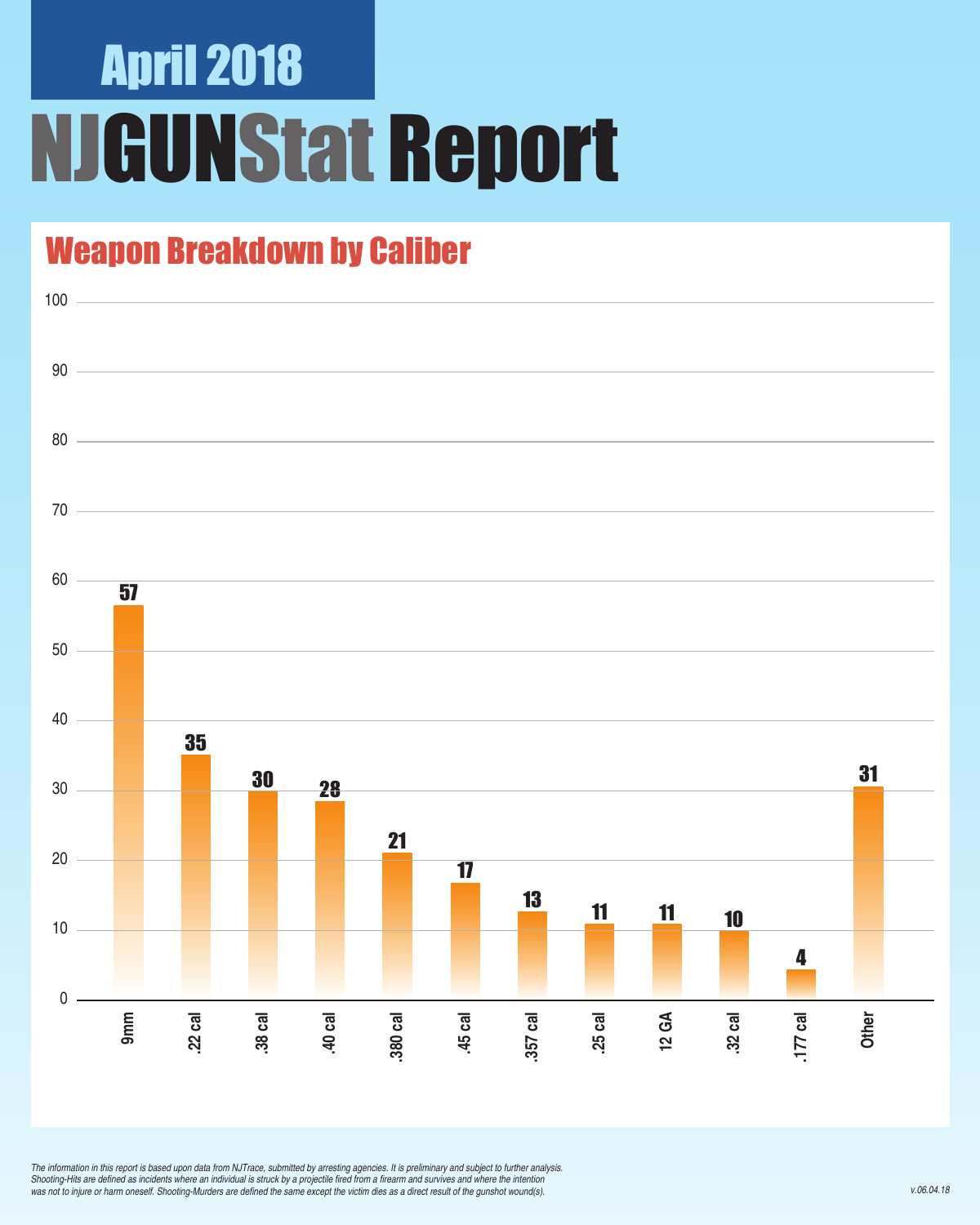# April 2018 UNStat Report

#### Gun Recovery Numbers Statewide

| Total Crime Guns Recovered <sup>1</sup>              | 268 |
|------------------------------------------------------|-----|
| Found Property/Turned in                             | 143 |
| Guns with Possessors                                 | 125 |
| Individuals Arrested with<br>More than One Crime Gun | 14  |

### New Jersey Counties



### New Jersey Cities



*The information in this report is based upon data from NJTrace, submitted by arresting agencies. It is preliminary and subject to further analysis.*  Shooting-Hits are defined as incidents where an individual is struck by a projectile fired from a firearm and survives and where the intention was not to injure or harm oneself. Shooting-Murders are defined the same except the victim dies as a direct result of the gunshot wound(s).

<sup>1</sup>A crime gun is a firearm that was unlawfully possessed or used, or that was recovered from a crime scene or is otherwise believed to have been involved in the commission *of a crime, or that was found property (e.g., abandoned or discarded).*